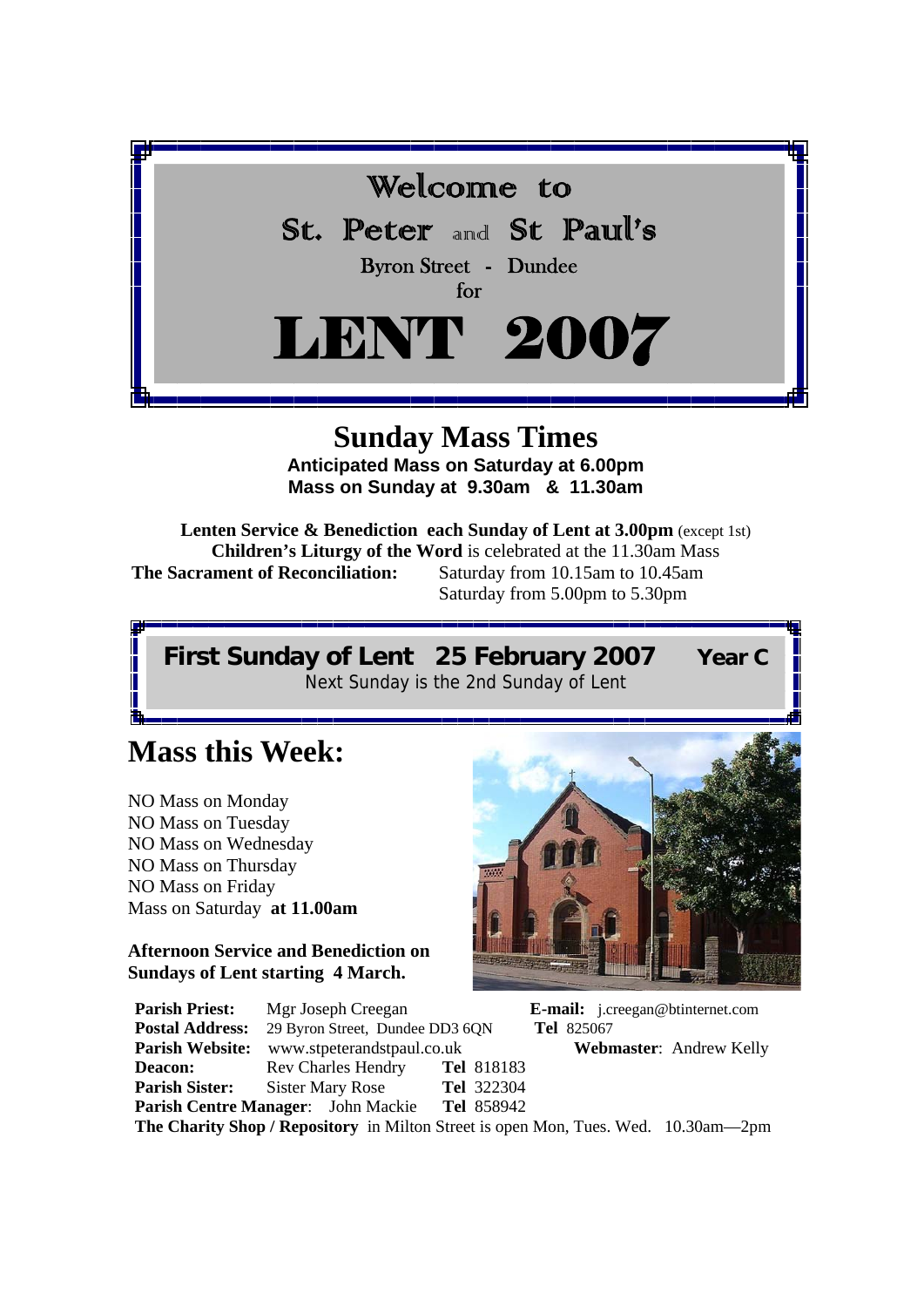# **Why Go To Church?**

A Church-goer wrote a letter to the editor of a newspaper and complained that it made no sense to go to church every Sunday. "I've gone for 30 years now," he wrote, "and in that time I have heard something like 3,000 sermons. But for the life of me, I can't remember a single one of them. So, I think I'm wasting my time and the clergy are wasting theirs by giving sermons at all." This started a real controversy in the "Letters to the Editor" column, much to the delight of the editor. It went on for weeks until someone wrote this clincher: "I've been married for 30 years now. In that time my wife has cooked some 32,000 meals. But, for the life of me, I cannot recall the entire menu for a single one of those meals. But I do know this.....They all nourished me and gave me the strength I needed to do my work. If my wife had not given me these meals, I would be physically dead today. Likewise, if I had not gone to church for nourishment, I would be spiritually dead today!" Thank God for our physical AND our spiritual nourishment!

## **World Day of Prayer Friday 2nd March**

Service at 7pm in United Free Church of Scotland (corner of Caird Ave and Marryat St) This regular event takes place in one of the local churches each year. **All welcome** 

### **Katherine Hendry sent this email from India :-**

I just want to say Hi to everyone in the parish and that Pune is very different to anything I have ever seen, it has completely opened my eyes to what goes on. I would also like to thank everyone for sending me here with their generous donations,

My first week has included having rice, and spicy veg for breakfast, lunch, and tea. It has been hard to get used to but it is okay. I have been to the slum areas and seen such poverty I didn't think possible, and in contrast I have been to schools where the children's first language is English and it is amazing. At one of the centres that I will be working at there is going to be a lot of fundraising to be started by myself and fellow volunteers along with some independent volunteers. This fundraising will go toward school materials, more than one meal a day, and hygiene standards. The centre is a community centre for all the community to send their children to, and also for orphans too, so I will keep you updated with the progress and last but not least the weather is great!! Please keep all the children of Pune in your prayers. Thank You. Katherine.

#### **200 CLUB**

The 200 Club has now closed and the Parish received the final £507 from the 200 Club Account.

Thanks to all those who have supported this Parish initiative over the years.

**Let us pray for** Margaret Smith, Caleb Gardiner, Audrey Soares, John Linehan, John Dorward, **who are seriously ill.**

**the sick and housebound**: Eric Arnott, Winnie Reilly, David Donnet, James Harvey, Thea Atkinson, Moira Brodie, John Davidson, Ingrid Brodie, June Herd, Jenny Robertson, Helen Devine, Marie Fagan, Andy Adams, May Boyle, Liz Donnelly,

 **also:** May Greig, Florence Parker, **who died recently,** 

**and those whose anniversaries fall at this time** John Macgregor, Charles Smith,

# Jessie Moncur, John Moncur.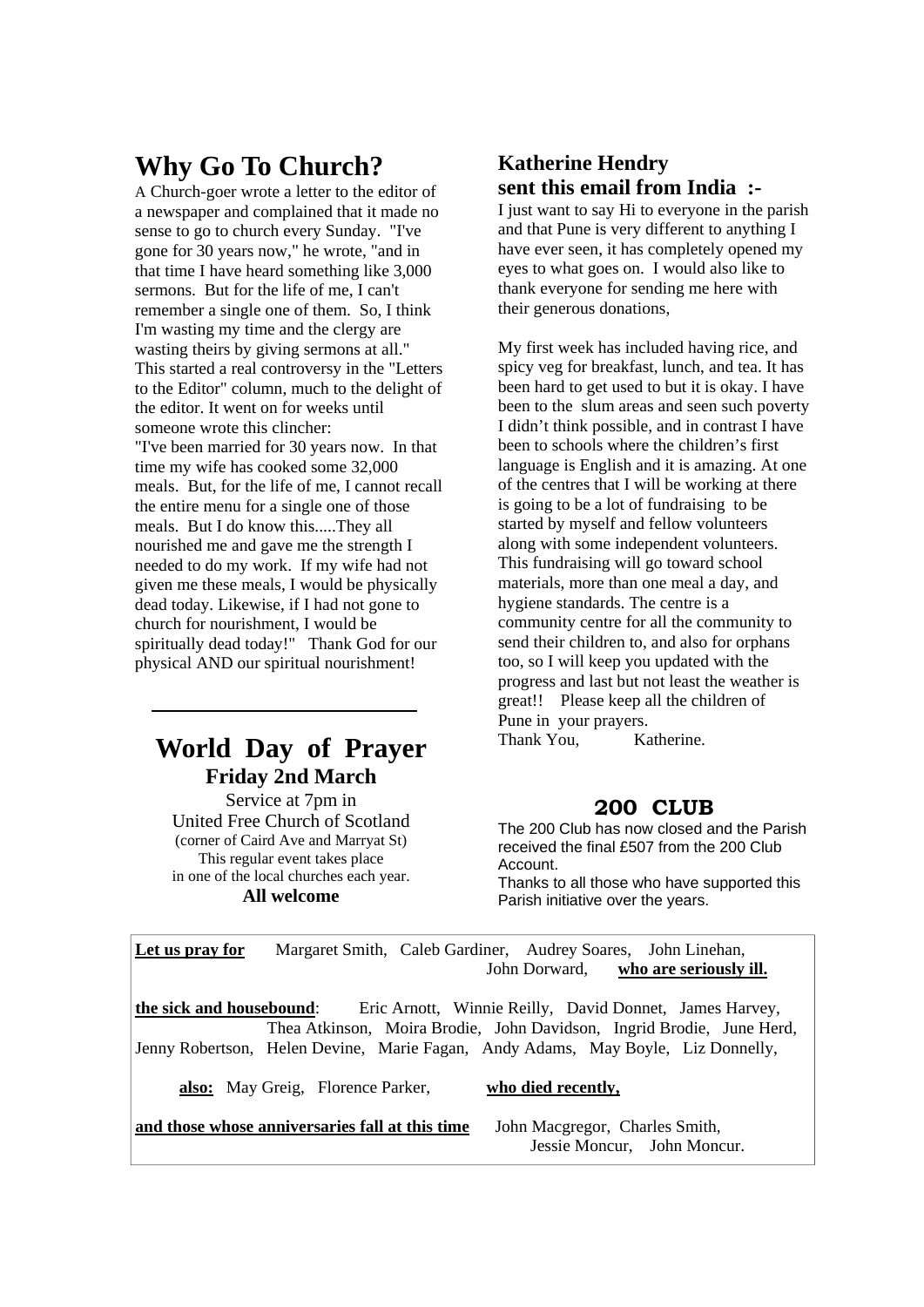## *Lenten Youth Mass*  **For 15 - 30s**

Sunday 18 March **St Columba's Church, Cupar** 

6.30pm: Adoration and Reconciliation 7pm: Holy Mass For further info contact the Youth Office: 01382 225453 email: youth.office@dunkelddiocese.org.uk

#### **Religious Freedom**

Bishop Tartaglia of Paisley has written a pastoral letter on the subject of religious freedom in the light of the Government's decision to force adoption agencies to deal with same sex couples. Here is an extract:-

"For the first time in the modern era in this country, the Catholic Church is facing the prospect of being forced to act against her faith and against her convictions, or else face legal challenge and possible prosecution. This is a deeply disturbing turn of events and it is not yet clear what kind of precedent this may set for other areas of the pastoral and social activity of the Catholic Church.

We must of course defend ourselves by all legitimate democratic means. The bishops have made and continue to make representations to those in power. It is the right and duty of the Catholic faithful to make their concerns known to their elected representatives in local government, in the Scottish Parliament and at Westminster. I strongly encourage you to write to your Councillors, MPs, MSPs and Members of the House of Lords making the point that regulations deriving from equality legislation are unacceptable if they damage religious freedom and the right of conscience."

Some people are worried about falling standards in GCSE Maths exams. Just to reassure, here is a pupil's answer :-



After careful scrutiny, the Department of Education has accepted the answer in this instance, but has instructed examiners to be more explicit in setting exam questions in future. So you see, there is no need to worry about falling standards !

*The wife picked up the telephone, listened a moment, and said, "How should I know, that's 200 miles from here!" and hung up. The husband said, "Who was that?" The wife said, "I don't know; it was some woman wanting to know 'if the coast is clear'."* 



For the first Sunday of Lent I was going to preach on Commitment.

But now I am not so sure.